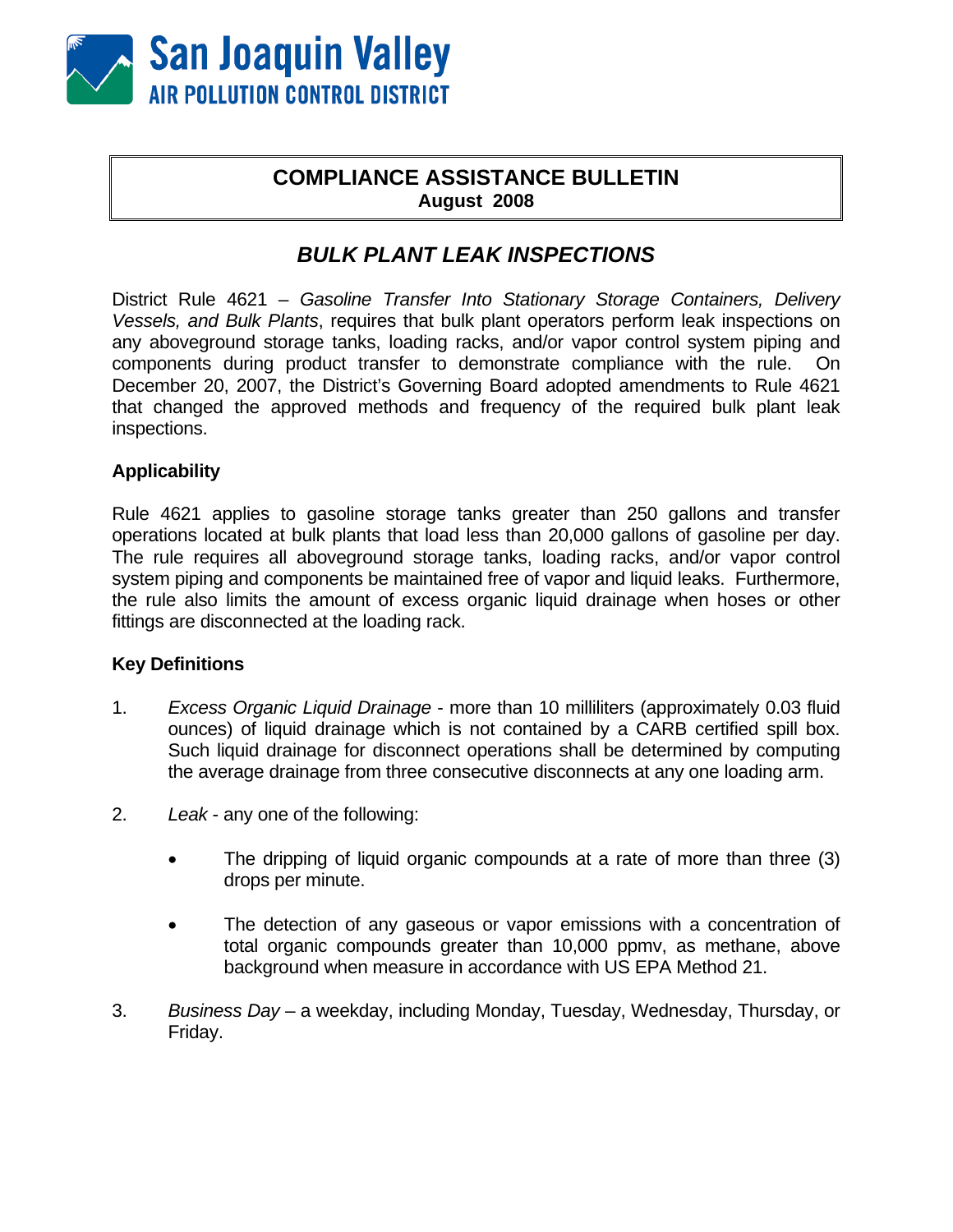#### **Leak Inspection Procedures**

All gasoline aboveground storage tanks, loading racks, and/or vapor control system piping and components must be inspected for vapor and liquid leaks **during product transfer at a minimum of once every 6 months** (from four to eight months apart). The leak inspections are required in addition to any static leak testing required to be conducted on storage tanks associated with phase II dispensing operations (e.g., card-lock sites). It is recommended that the required inspections be performed under worst-case conditions during the warmer parts of the year and during the warmest part of the day.

Leak inspections must be performed according to US EPA Method 21 using a portable hydrocarbon detection instrument calibrated with methane. **Please note that the soap bubble method is no longer an acceptable leak detection method for the purposes of Rule 4621.** 

Specific procedures must be followed when using a portable hydrocarbon detection instrument. The probe inlet must be placed at the surface of the component interface where a leak could occur. Move the probe along the interface periphery while observing the instrument readout. If an increased meter reading is observed, slowly sample the interface where leakage is indicated until the maximum meter reading is obtained. Leave the probe inlet at this maximum reading location for approximately two times the instrument response time. If the maximum observed meter reading is greater than 10,000 ppmv as methane, record the leak on the appropriate form.

Upon detection of a leak or leaking component, the operator must affix to the component a weatherproof, readily visible tag with the date and time of leak detection and for gas leaks, the leak concentration in ppmv. All leaks must be repaired within seven (7) business days after the leak is discovered. If the component cannot be repaired with seven (7) business days, the operator must remove the leaking component from service until repaired. Upon returning the leaking component to service, the component must be verified to be leak free in accordance with US EPA Method 21.

After repair, any component found to be leaking must be inspected quarterly until the component is demonstrated to be free of leaks during five (5) consecutive quarterly inspections. Subsequently, the inspection frequency for the component may be changed from quarterly to semi-annually.

**Please note that the periodic leak inspections are required to be performed even if the loading rack is not in use**. As the inspections must be performed during transfer operations, facilities must either load enough delivery vessels to perform the periodic inspections as required or submit an application to the District to authorize the facility to disconnect the loading rack and operate as a gasoline dispensing, that is, non-bulk loading, facility.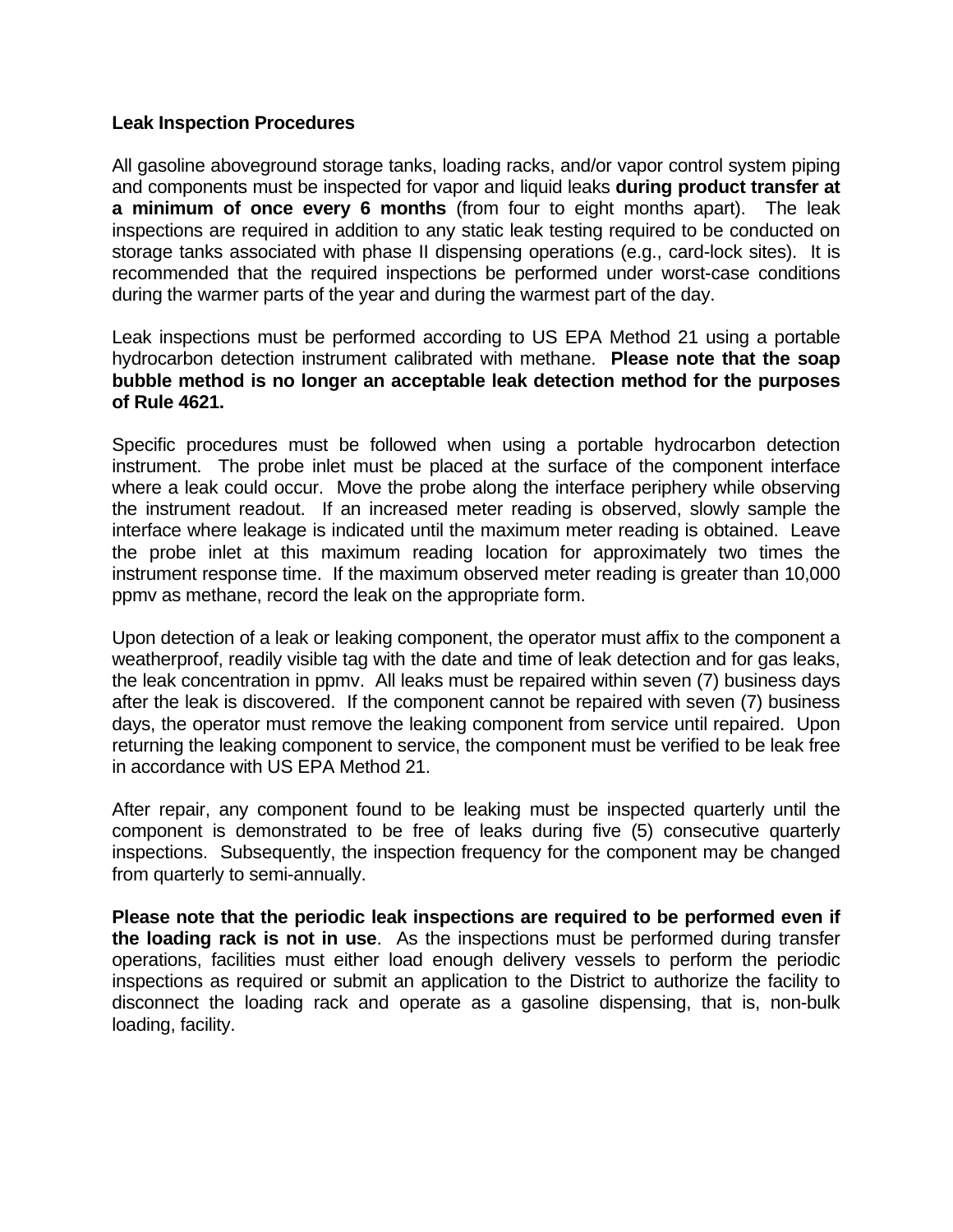# **Portable Hydrocarbon Detection Instrument Specifications**

The portable hydrocarbon detection instrument must meet the following specifications:

- The detector must respond to the volatile organic compounds being processed. Detector types that may meet this requirement include, but are not limited to, catalytic oxidation, flame ionization, infrared absorption, and photoionization.
- The instrument must be capable of measuring the leak definition concentration (10,000 ppmv as methane).
- The scale of the instrument meter must be readable to  $\pm 2.5$  percent of the leak definition concentration, which is equivalent to ±250 ppmv.
- The instrument response time must be equal to or less than 30 seconds.
- The instrument must be equipped with an electrically driven pump to ensure that a sample is provided to the detector at a constant flow rate.
- The instrument shall be equipped with a probe or probe extension for sampling not to exceed ¼ inch in outside diameter, with a single end opening for admission of sample.
- The instrument must be intrinsically safe for Class 1, Division 1 conditions, and/or Class 2, Division 1 conditions, as appropriate.
- The instrument must be calibrated with methane in accordance with the procedures specified in US EPA Method 21 or the manufacturer's instructions, as appropriate, not more than 30 days prior to use.

If an operator rents a portable hydrocarbon detection instrument to perform the required leak inspections, it is the operator's responsibility to ensure that the instrument meets the above specifications and was calibrated with methane not more than 30 days prior to the day the instrument will be used.

## **Recordkeeping**

Rule 4621 requires that bulk plant operators maintain the following records and retain them on the premises for a minimum of five (5) years:

• A record of all inspections and all repairs performed on any part of the storage tanks, loading racks, and vapor collection systems. The records must be maintained in chronological order showing the date of inspection, description and location of any equipment replaced, and a description of the problem which required repair. Attached is a suggested self-inspection form which you may use for documenting the required self-inspections.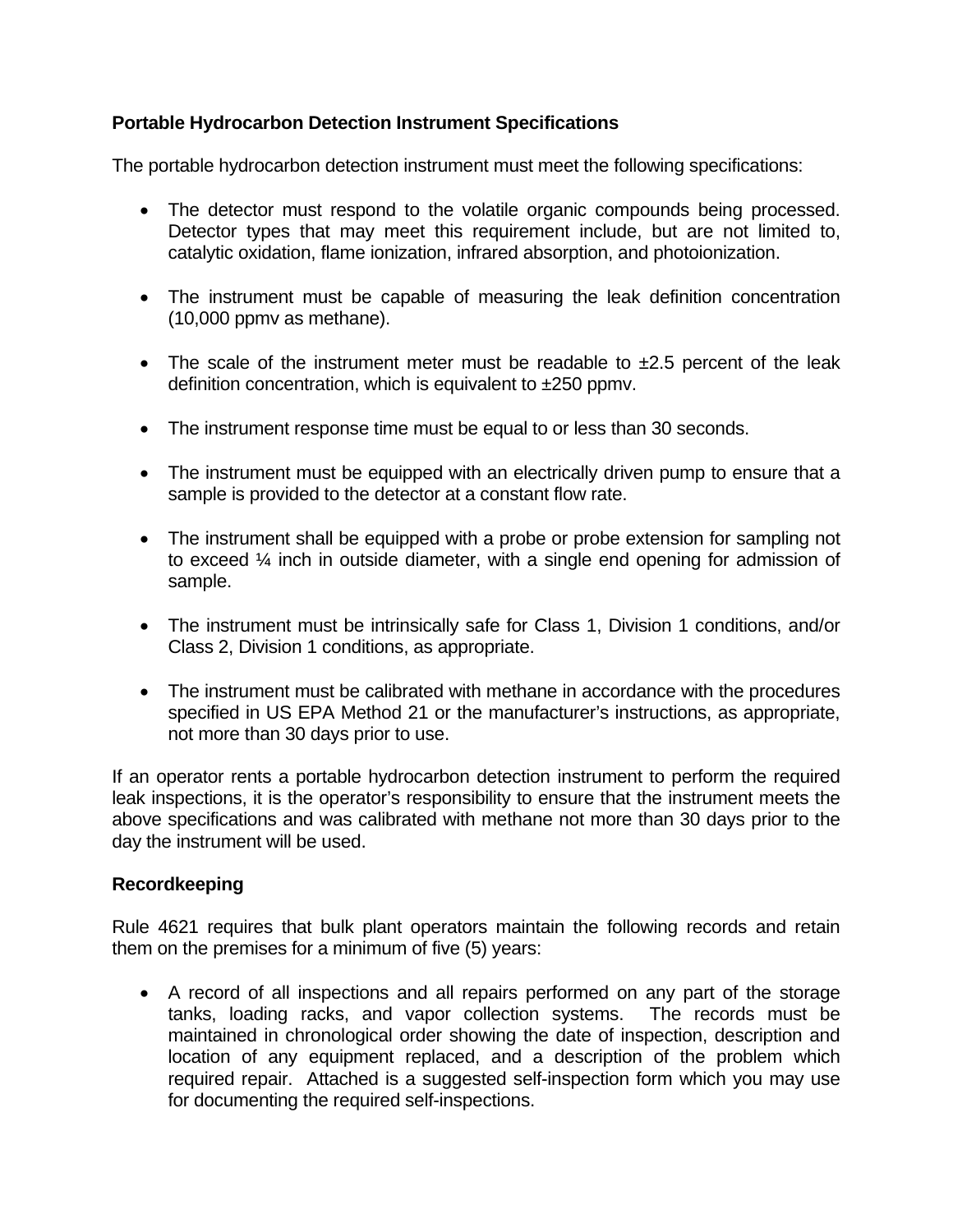- A record of the portable hydrocarbon detection instrument's calibrations. If an operator rents a portable hydrocarbon detection instrument to perform the required leak inspections, it is the operator's responsibility to obtain a copy of the instruments calibration documentation from the rental agency.
- A record of **daily** gasoline throughput.

## **Phase I and Phase II Gasoline Vapor Recovery Self-Inspections**

In addition to the above mentioned leak inspections, bulk plants that also operate phase II gasoline dispensing operations must perform maintenance inspections of the phase I and phase II vapor recovery systems in accordance with the following schedule:

- Facilities that dispense **25,000 gallons of gasoline or more per month** are required to inspect the phase I and phase II vapor recovery systems **at least 5 days per week**.
- Facilities that dispense **less than 25,000 gallons of gasoline per month** are required to inspect the phase I and phase II vapor recovery systems **at least 1 day per week.**

#### **Questions and Additional Information**

If you have any questions or need clarification regarding the requirements of Rule 4621 or the information contained within this bulletin, please feel free to contact Mr. Morgan Lambert by telephone at (559) 230-5950 or by email at morgan.lambert@valleyair.org.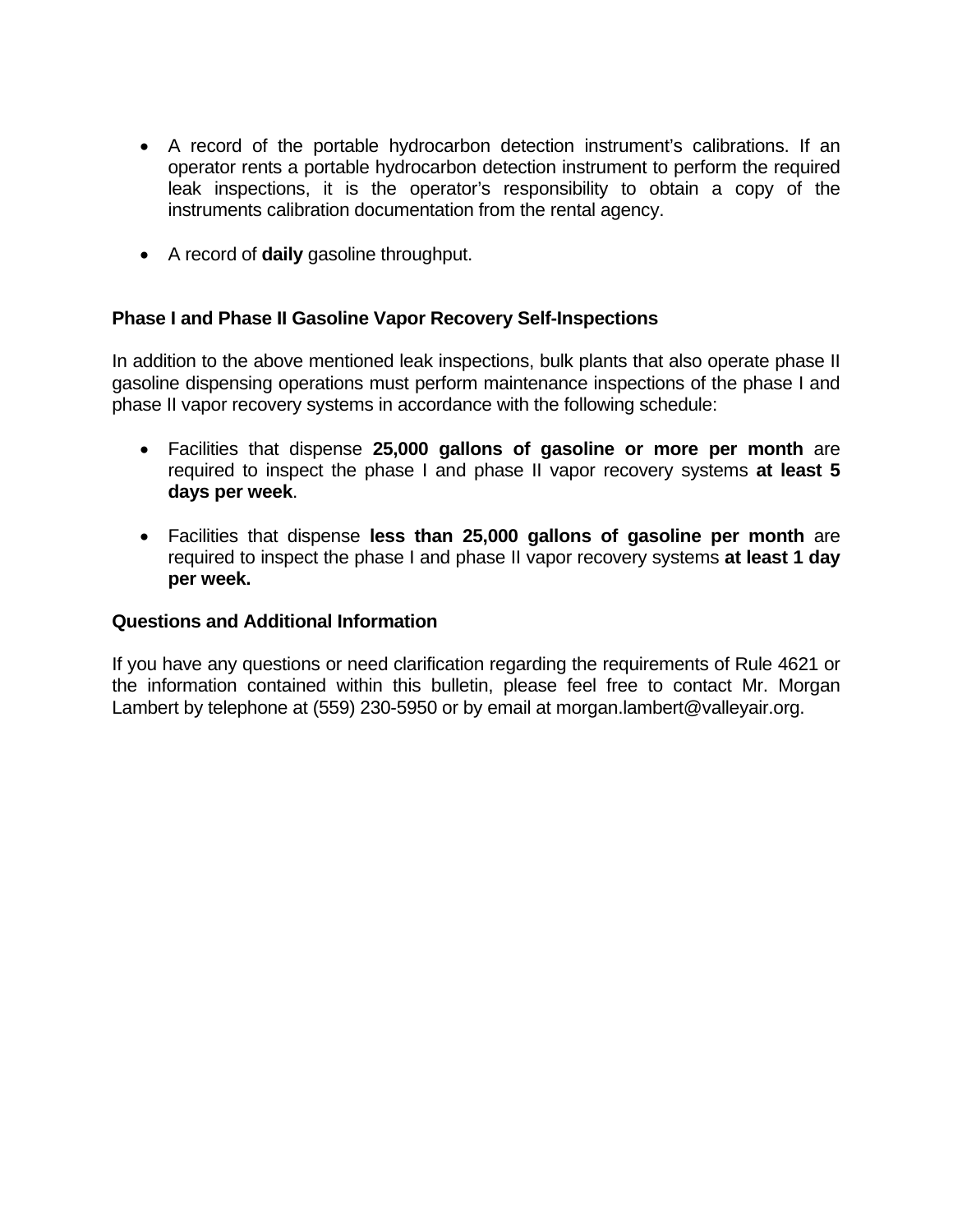# San Joaquin Valley Air Pollution Control District Bulk Plant Leak Inspection Form

 $\Box$  Semi-Annual<sup>[1](#page-4-0)</sup>  $\Box$  Quarterly<sup>[2](#page-4-1)</sup>

Facility: Manual Address: Address: Manual Address: Manual Address: Manual Address: Manual Address: Manual Address: Manual Address: Manual Address: Manual Address: Manual Address: Manual Address: Manual Address: Manual Addr

# **Inspections on the loading rack must be done during product transfer**

Directions: Tally each component inspected. Record any leaks in the right portion of the table.

Liquid Leak is more than 3 drops per minute Vapor Leak is more than 10,000 ppmv as methane

| Pump | Loading<br>Arm | Dry<br><b>Break</b> | Swing<br>Joint | Pressure<br>Relief<br>Device | Hatch | Flange | Valve | Threaded<br>Connection | Other | Leak # | Location | Concentration<br>(drops/min or<br>ppmv) | Repair<br>Date |
|------|----------------|---------------------|----------------|------------------------------|-------|--------|-------|------------------------|-------|--------|----------|-----------------------------------------|----------------|
|      |                |                     |                |                              |       |        |       |                        |       |        |          |                                         |                |
|      |                |                     |                |                              |       |        |       |                        |       | ⌒<br>↩ |          |                                         |                |
|      |                |                     |                |                              |       |        |       |                        |       | ⌒      |          |                                         |                |
|      |                |                     |                |                              |       |        |       |                        |       |        |          |                                         |                |
|      |                |                     |                |                              |       |        |       |                        |       |        |          |                                         |                |
|      |                |                     |                |                              |       |        |       |                        |       | 6      |          |                                         |                |

| $\Box$ Check here if no leaks were detected   | Analyzer Brand: |            |
|-----------------------------------------------|-----------------|------------|
| Excess liquid drainage <sup>3</sup> ? $Y / N$ | Model:          | ∵al. Date. |

Inspection Results – describe any problem found and the repairs made, including date(s):

Person Performing Inspections Signature

<sup>&</sup>lt;sup>1</sup> Self-inspections are required twice a year (a minimum of 4 months apart, but not more than eight months apart).

<span id="page-4-1"></span><span id="page-4-0"></span><sup>&</sup>lt;sup>2</sup> Quarterly inspections are required any time a leak is found, after 5 consecutive quarterly inspections with no leaks, semi-annual inspections may be resumed  $\frac{3}{3}$  Excess liquid drainage = more than 10 mL of draina

<span id="page-4-2"></span>